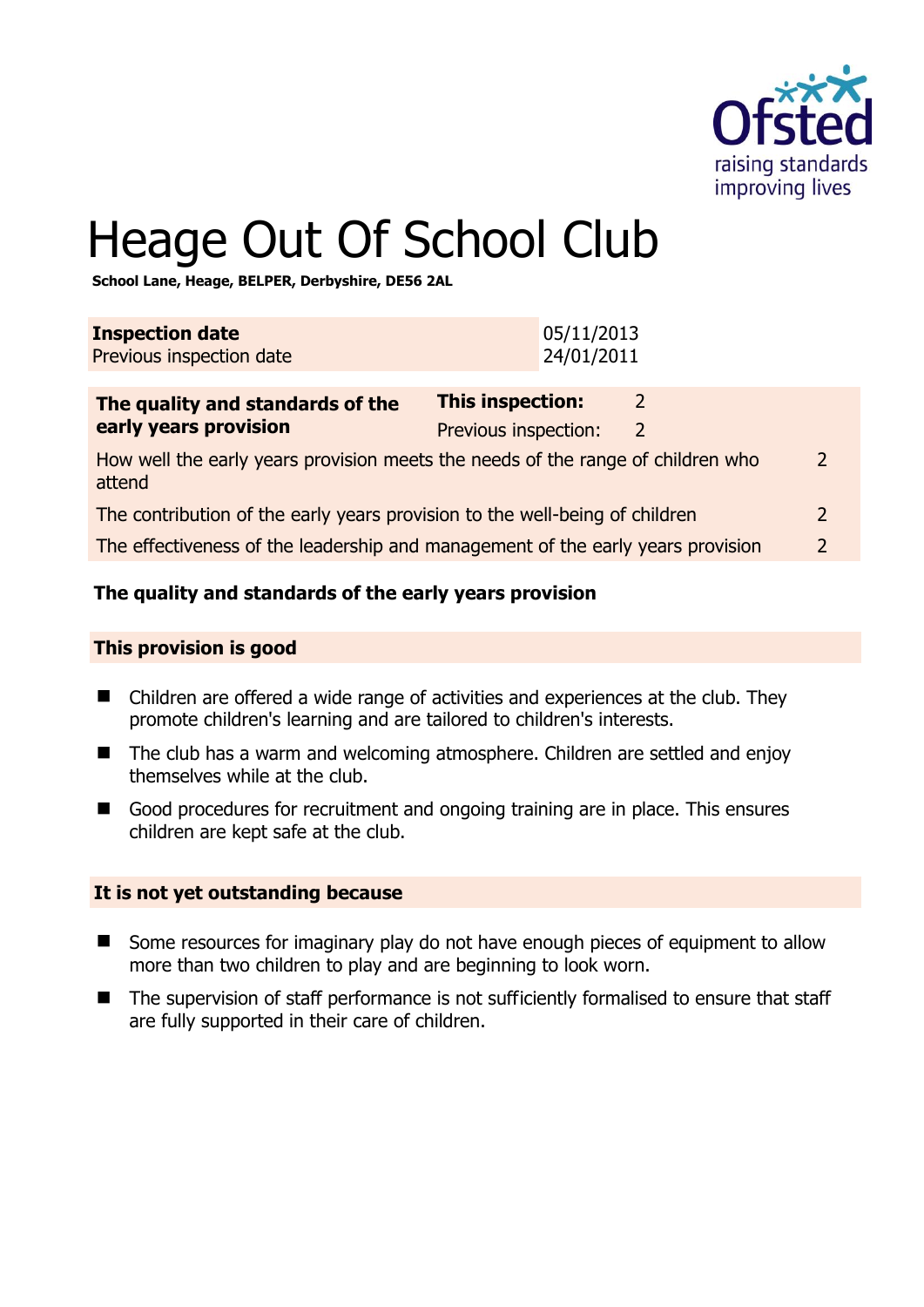# **Information about this inspection**

Inspections of registered early years provision are:

- scheduled at least once in every inspection cycle the current cycle ends on 31 July 2016
- scheduled more frequently where Ofsted identifies a need to do so, for example where provision was previously judged inadequate
- **•** brought forward in the inspection cycle where Ofsted has received information that suggests the provision may not be meeting the legal requirements of the Early Years Foundation Stage or where assessment of the provision identifies a need for early inspection
- **•** prioritised where we have received information that the provision is not meeting the requirements of the Early Years Foundation Stage and which suggests children may not be safe
- scheduled at the completion of an investigation into failure to comply with the requirements of the Early Years Foundation Stage.

The provision is also registered on the voluntary and compulsory parts of the Childcare Register. This report includes a judgment about compliance with the requirements of that register.

# **Inspection activities**

- The inspector talked to children.
- $\blacksquare$  The inspector carried out a joint observation with the manager.
- $\blacksquare$  The inspector talked to parents.
- $\blacksquare$  The inspector carried out observations in the playroom.

**Inspector**  Helen Allanson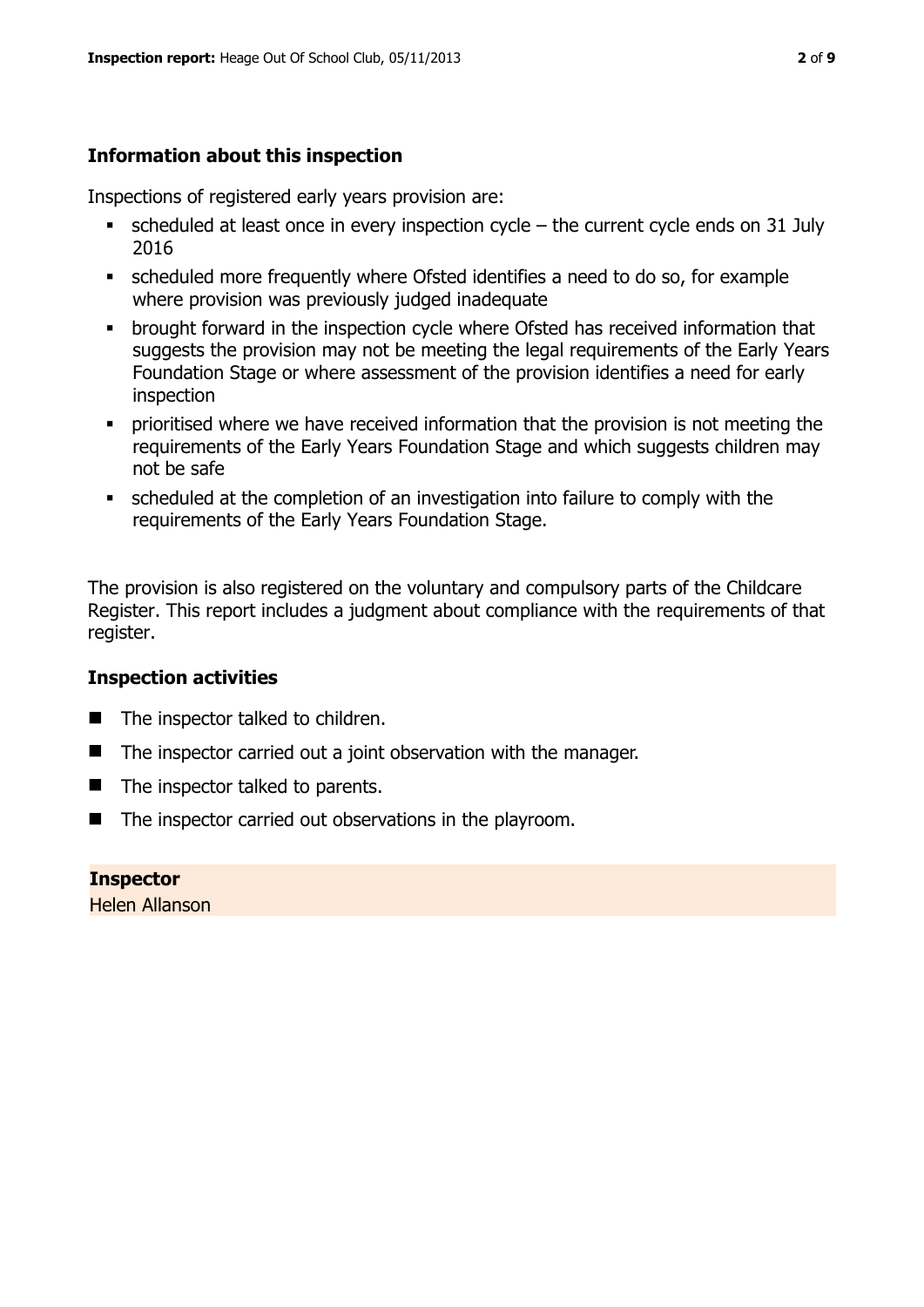# **Full report**

# **Information about the setting**

Heage Out of School Club is privately owned and managed. It was registered in 2000 and is on the Early Years Register and the compulsory and voluntary parts of the Childcare Register. The club operates from the school hall of Heage Primary School in Belper, Derbyshire. Children have access to a secure enclosed outdoor play areas, including an orchard, school fields and a small woodland area. The club currently takes children from three years of age and also offers care to children aged eight years to 16 years. The club is open Monday to Friday from 7.45am to 9am and from 3pm to 6pm during term time and from 8am to 6pm during school holidays.

There are currently 93 children on roll. Of these 32 are under eight years and of these four are within the early years age group. The club supports children with special educational needs and/or disabilities. There are six members of staff who work directly with children. Of these, two hold a qualification in early years at level 4, one of whom holds an Early Years Foundation Degree and two hold an appropriate playwork qualification at level 3. The club receives help from the local authority.

# **What the setting needs to do to improve further**

# **To further improve the quality of the early years provision the provider should:**

- ensure all equipment is of good quality and that there are sufficient amounts of play materials to enable children to take part in high quality play experiences
- $\blacksquare$  strengthen the current informal system for the supervision of staff to ensure that staff development is consistently applied for the benefit of the children.

#### **Inspection judgements**

# **How well the early years provision meets the needs of the range of children who attend**

The atmosphere within the club is lively and welcoming. Children clearly have fun with activities provided and are keen to join in. There is a good balance between adult-led and child-initiated activities and children make independent choices about which activity to take part in and whom they play with. Consequently, children enjoy their time at the club. Children are also offered the opportunity to write their own ideas for activities in an 'activity book' which ensures children's interests and ideas are followed.

Children's physical development is promoted well through a range of indoor and outdoor physical activities. Outside they have the use of a range of areas including woodland. Staff provide opportunities for children to take part in organised physical games, such as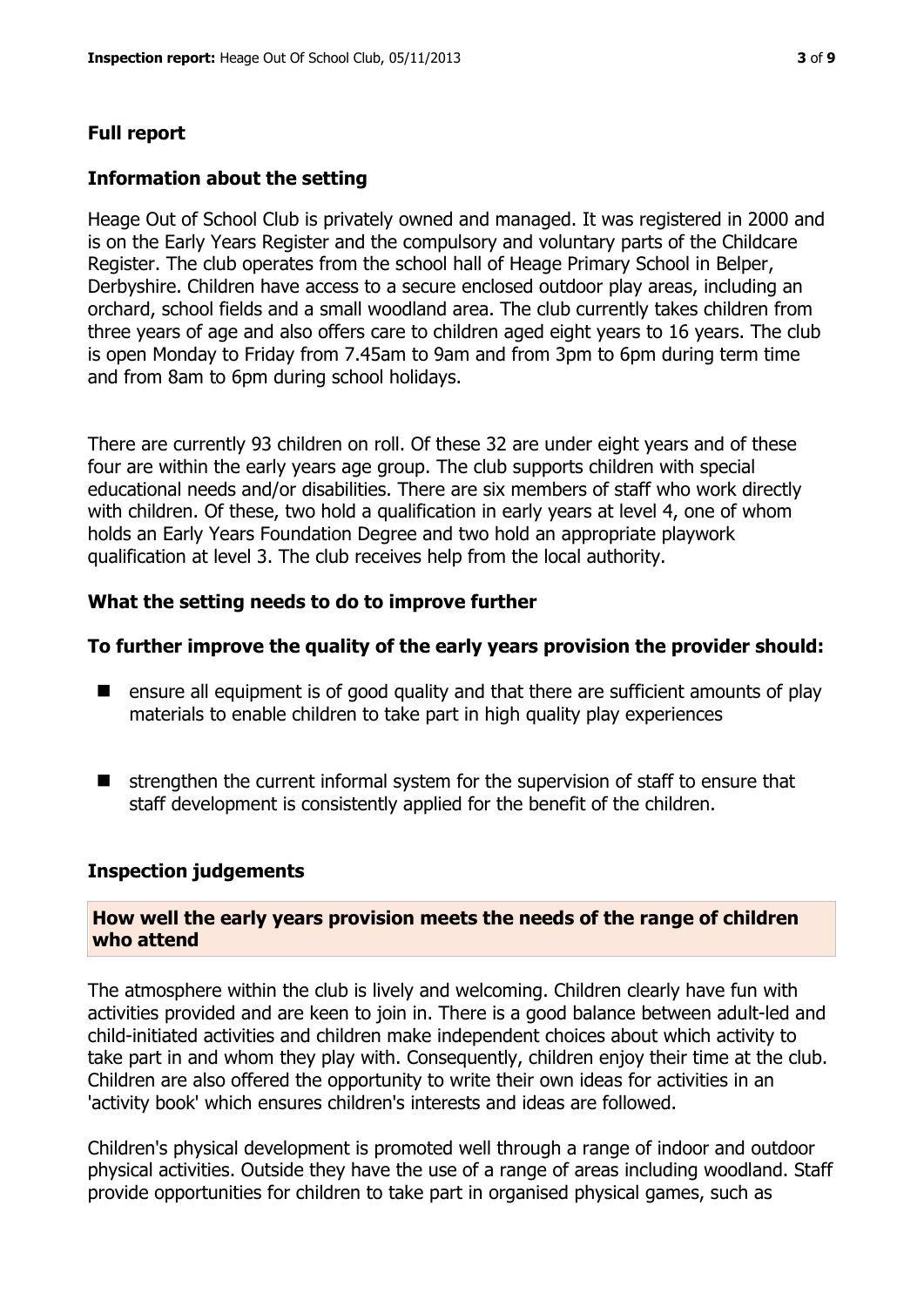football, skipping and tennis which develops their large muscle control and hand-eye coordination as well as working as a team and following rules. The outdoors is also used well to develop children's imagination with activities, such as den making and exploring the environment with torches in the dark.

Children's learning needs are met within the Early Years Foundation Stage. Staff gather information from parents about a child's interests and use this as a starting point for activities. Staff track their progress through observations, photographs and samples of work and use this information to plan for next steps. As a result, children make good progress and the club activities complement the main provision in school. This means that children are well prepared for the next school day.

Children communicate confidently with staff. They listen to instructions during an activity and follow them, asking questions if needed. Staff and children have conversations about the activity that is taking place which develops children's communication skills and confidence. For example, during an activity to make chocolate sparklers for Bonfire Night they discuss safety requirements when using real sparklers and children's own experiences of using them. This reinforces children's understanding of keeping themselves safe and recalling past events. Children's independence skills are very well supported in the setting. They make their own sandwiches and wraps, clear their pots and stack the dishwasher. They also help to clean areas before and after use.

# **The contribution of the early years provision to the well-being of children**

Children are happy and secure at the club. Staff are welcoming and demonstrate caring relationships with the children. They know the children well and can quickly describe their particular likes and personalities. There is a wide range of activities and toys available during the session which means the children's interests are met. Some of the toy sets for imaginary play are becoming worn and do not have a lot of pieces. This hinders the quality of some of the play experiences at times. Clear boundaries and familiar routines ensure children feel secure. Good behaviour, sharing and kindness is rewarded by stickers on a chart and successes are celebrated at the end of term party.

Staff promote good health through effective hygiene procedures. Several staff hold first aid and basic food hygiene certificates. Staff keep children safe through good collection procedures and detailed risk assessments. They have received training on how to support children with specific medical requirements. Children learn about the local community through a wide range of trips, such as a museum of childhood, parks, train journeys and cinema. They also invite a range of visitors and parents with skills to the setting to carry out specialised activities, such as battle games. This supports children's knowledge of the world around them.

# **The effectiveness of the leadership and management of the early years provision**

Children are kept safe at the club through good safeguarding procedures. They are clearly understood and staff are confident in how to implement them. They keep good records of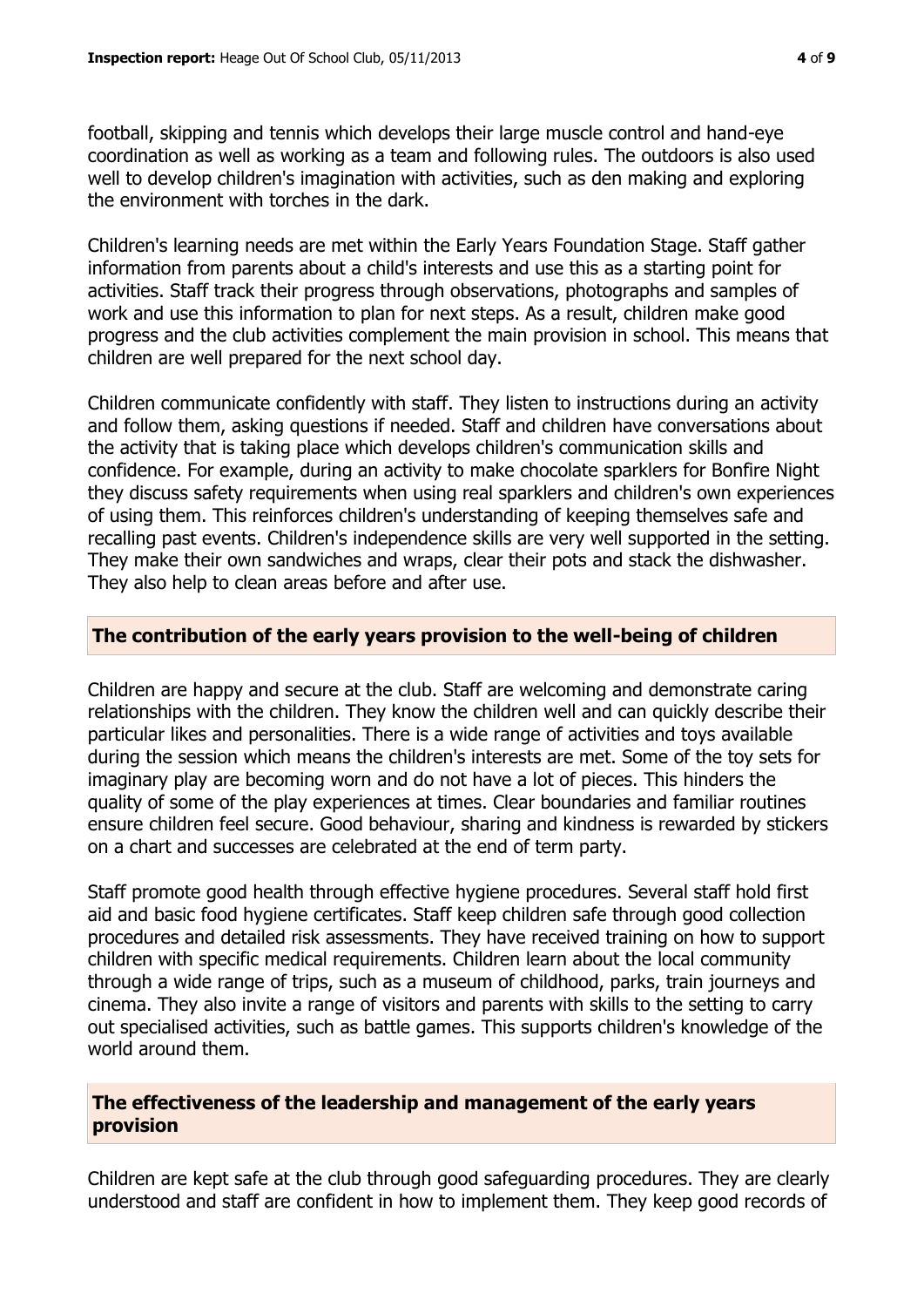accidents and medicines and share these with parents. Effective risk assessments ensure children are kept safe in the club and on trips. Children are safely escorted to the club from their classrooms. This means children's welfare is well promoted. The club works in partnership with other professionals as required and is supported by the local authority.

Self-evaluation is good. It involves parents and the staff team and children contribute ideas in a book which is available at each session. Ideas for improvement are shared and discussed at team meetings. Questionnaires are given to parents to request ideas for development. Parents have previously requested more information on what children have eaten for tea and this has been implemented in the form of an information board. This demonstrates the club's ability for continuous improvement. The manager monitors the children's learning and development and older children's involvement in activities well. This ensures children's needs are met and that they are fully engaged and interested in what they do.

The employment and recruitment procedures in the club are robust and ensure that staff are suitable to work with children. The manager understands safe recruitment procedures and there is a programme of continued professional development in place. This ensures children benefit from up to date childcare practices. Staff have yearly appraisals and are supported in their work by an informal supervision system. There is scope to improve this, for example, by formalising the system in order to ensure that opportunities to consistently support staff are not missed.

# **The Childcare Register**

| The requirements for the compulsory part of the Childcare Register are | <b>Met</b> |
|------------------------------------------------------------------------|------------|
| The requirements for the voluntary part of the Childcare Register are  | Met        |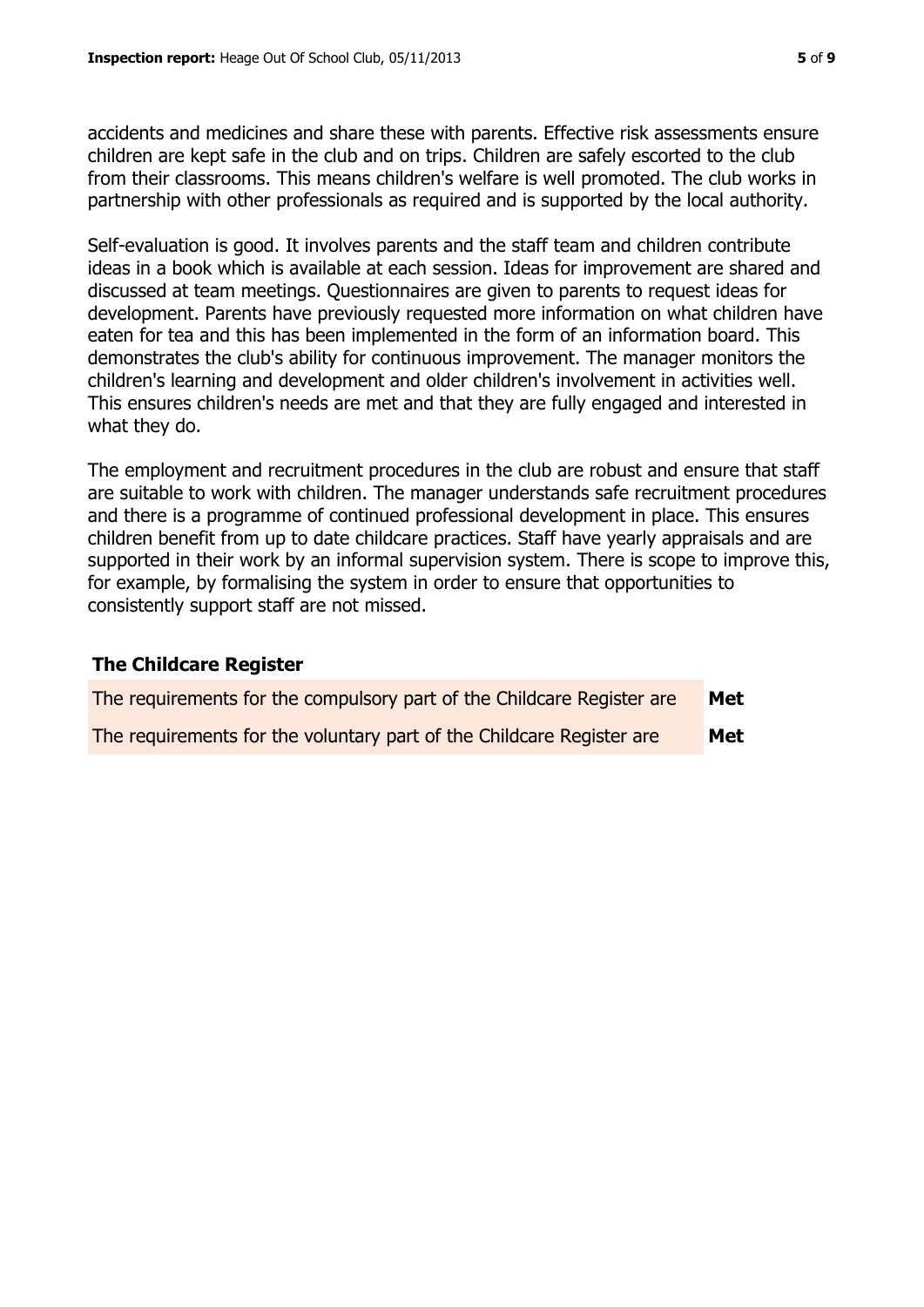# **What inspection judgements mean**

# **Registered early years provision**

| <b>Grade</b> | <b>Judgement</b>        | <b>Description</b>                                                                                                                                                                                                                                                                                                                                                                                |
|--------------|-------------------------|---------------------------------------------------------------------------------------------------------------------------------------------------------------------------------------------------------------------------------------------------------------------------------------------------------------------------------------------------------------------------------------------------|
| Grade 1      | Outstanding             | Outstanding provision is highly effective in meeting the needs<br>of all children exceptionally well. This ensures that children are<br>very well prepared for the next stage of their learning.                                                                                                                                                                                                  |
| Grade 2      | Good                    | Good provision is effective in delivering provision that meets<br>the needs of all children well. This ensures children are ready<br>for the next stage of their learning.                                                                                                                                                                                                                        |
| Grade 3      | Requires<br>improvement | The provision is not giving children a good standard of early<br>years education and/or there are minor breaches of the<br>safeguarding and welfare requirements of the Early Years<br>Foundation Stage. It will be monitored and inspected within<br>twelve months of the date of this inspection.                                                                                               |
| Grade 4      | Inadequate              | Provision that is inadequate requires significant improvement<br>and/or enforcement action. The provision is failing to give<br>children an acceptable standard of early years education and/or<br>is not meeting the safeguarding and welfare requirements of<br>the Early Years Foundation Stage. It will be monitored and<br>inspected again within six months of the date of this inspection. |
| Met          |                         | The provision has no children on roll. The inspection judgement<br>is that the provider continues to meet the requirements for<br>registration.                                                                                                                                                                                                                                                   |
| Not met      |                         | The provision has no children on roll. The inspection judgement<br>is that the provider does not meet the requirements for<br>registration.                                                                                                                                                                                                                                                       |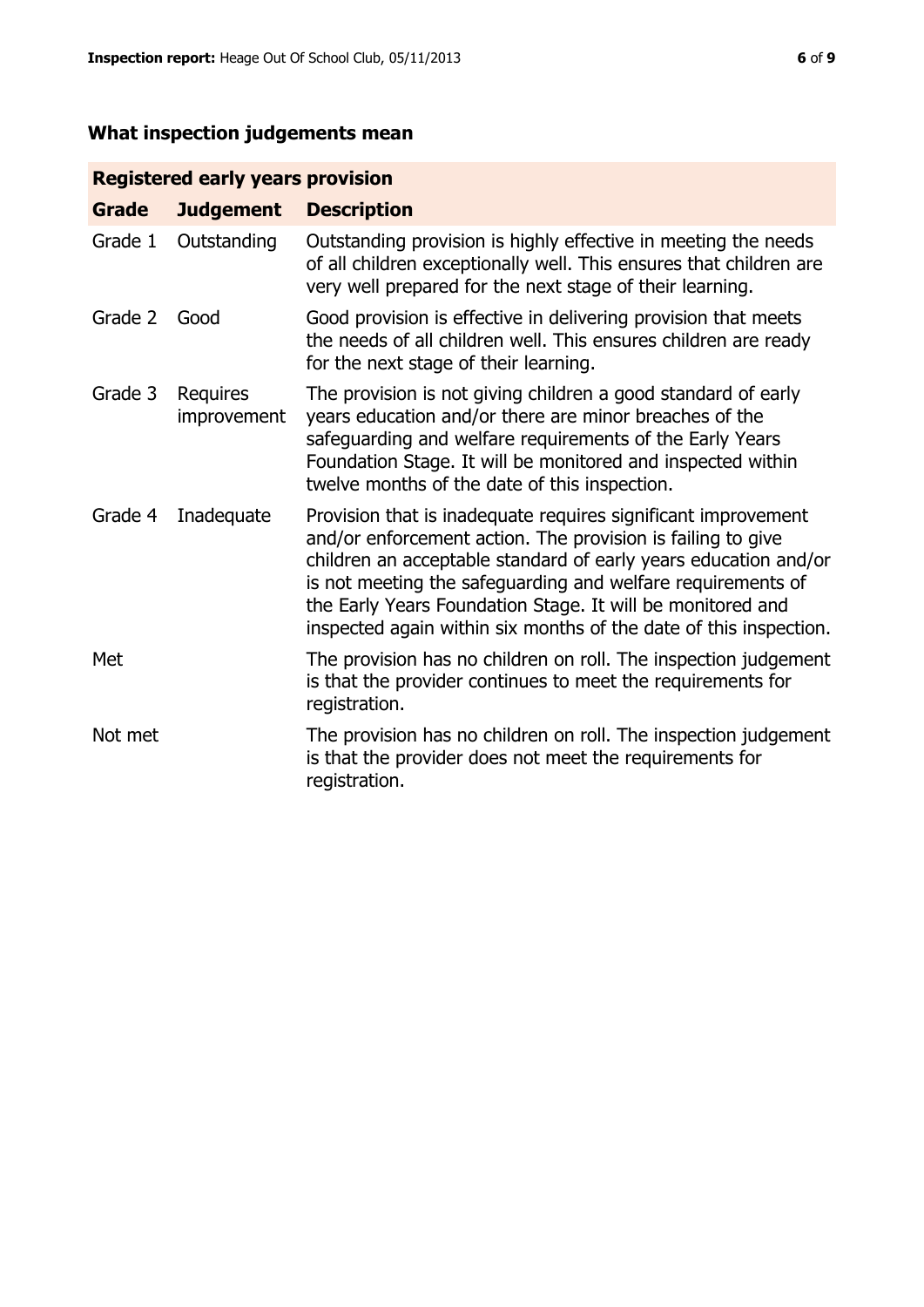# **Inspection**

This inspection was carried out by Ofsted under sections 49 and 50 of the Childcare Act 2006 on the quality and standards of provision that is registered on the Early Years Register. The registered person must ensure that this provision complies with the statutory framework for children's learning, development and care, known as the Early Years Foundation Stage.

# **Setting details**

| Unique reference number       | 207285                   |
|-------------------------------|--------------------------|
| <b>Local authority</b>        | Derbyshire               |
| <b>Inspection number</b>      | 871148                   |
| <b>Type of provision</b>      |                          |
| <b>Registration category</b>  | Childcare - Non-Domestic |
| <b>Age range of children</b>  | $0 - 93$                 |
| <b>Total number of places</b> | 32                       |
| Number of children on roll    | 93                       |
| <b>Name of provider</b>       | Janet Susan Bryan        |
| Date of previous inspection   | 24/01/2011               |
| <b>Telephone number</b>       | 01773 852188             |

Any complaints about the inspection or the report should be made following the procedures set out in the guidance *'Complaints procedure: raising concerns and making complaints* about Ofsted', which is available from Ofsted's website: www.ofsted.gov.uk. If you would like Ofsted to send you a copy of the guidance, please telephone 0300 123 4234, or email enquiries@ofsted.gov.uk.

# **Type of provision**

For the purposes of this inspection the following definitions apply:

Full-time provision is that which operates for more than three hours. These are usually known as nurseries, nursery schools and pre-schools and must deliver the Early Years Foundation Stage. They are registered on the Early Years Register and pay the higher fee for registration.

Sessional provision operates for more than two hours but does not exceed three hours in any one day. These are usually known as pre-schools, kindergartens or nursery schools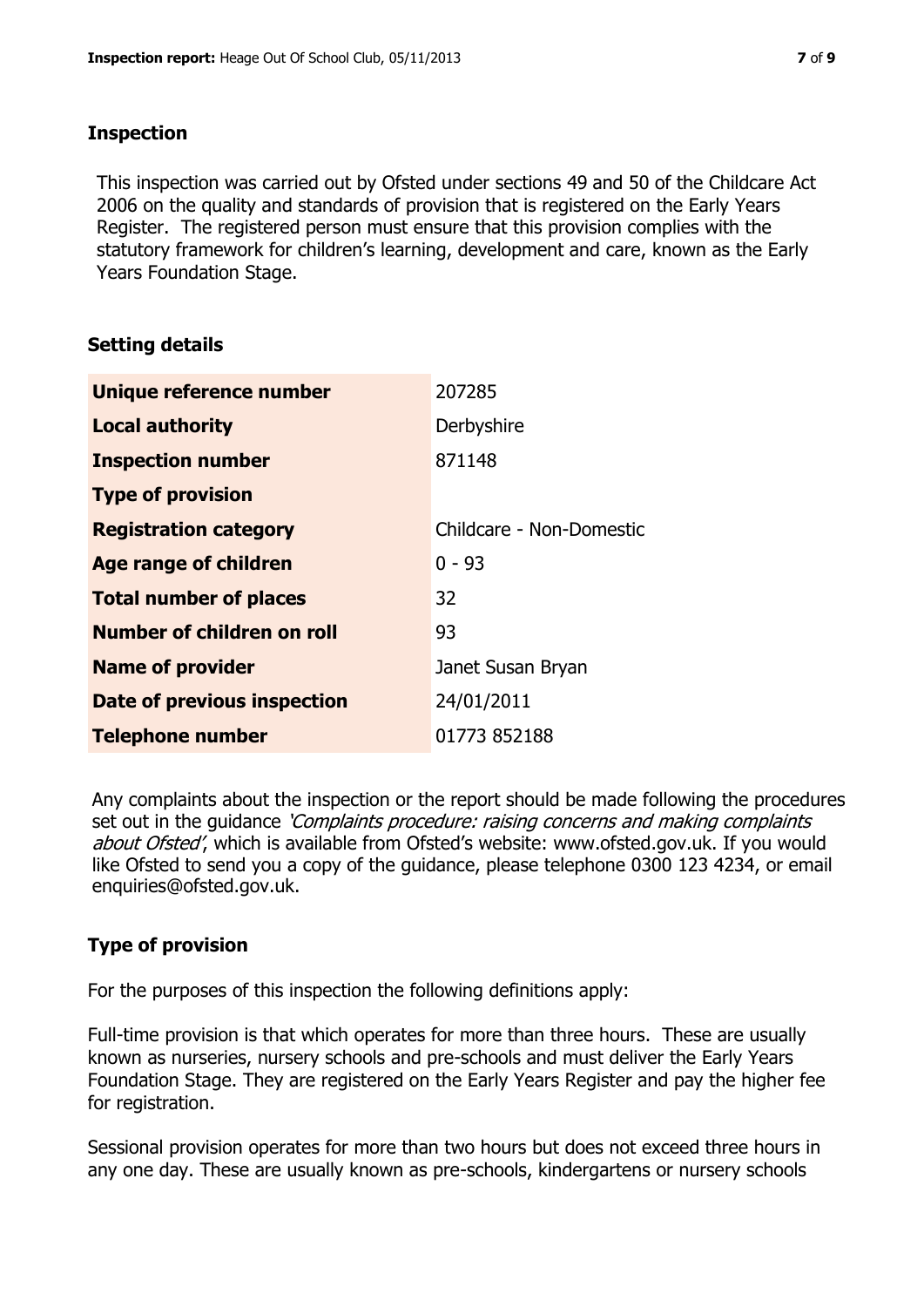and must deliver the Early Years Foundation Stage. They are registered on the Early Years Register and pay the lower fee for registration.

Childminders care for one or more children where individual children attend for a period of more than two hours in any one day. They operate from domestic premises, which are usually the childminder's own home. They are registered on the Early Years Register and must deliver the Early Years Foundation Stage.

Out of school provision may be sessional or full-time provision and is delivered before or after school and/or in the summer holidays. They are registered on the Early Years Register and must deliver the Early Years Foundation Stage. Where children receive their Early Years Foundation Stage in school these providers do not have to deliver the learning and development requirements in full but should complement the experiences children receive in school.